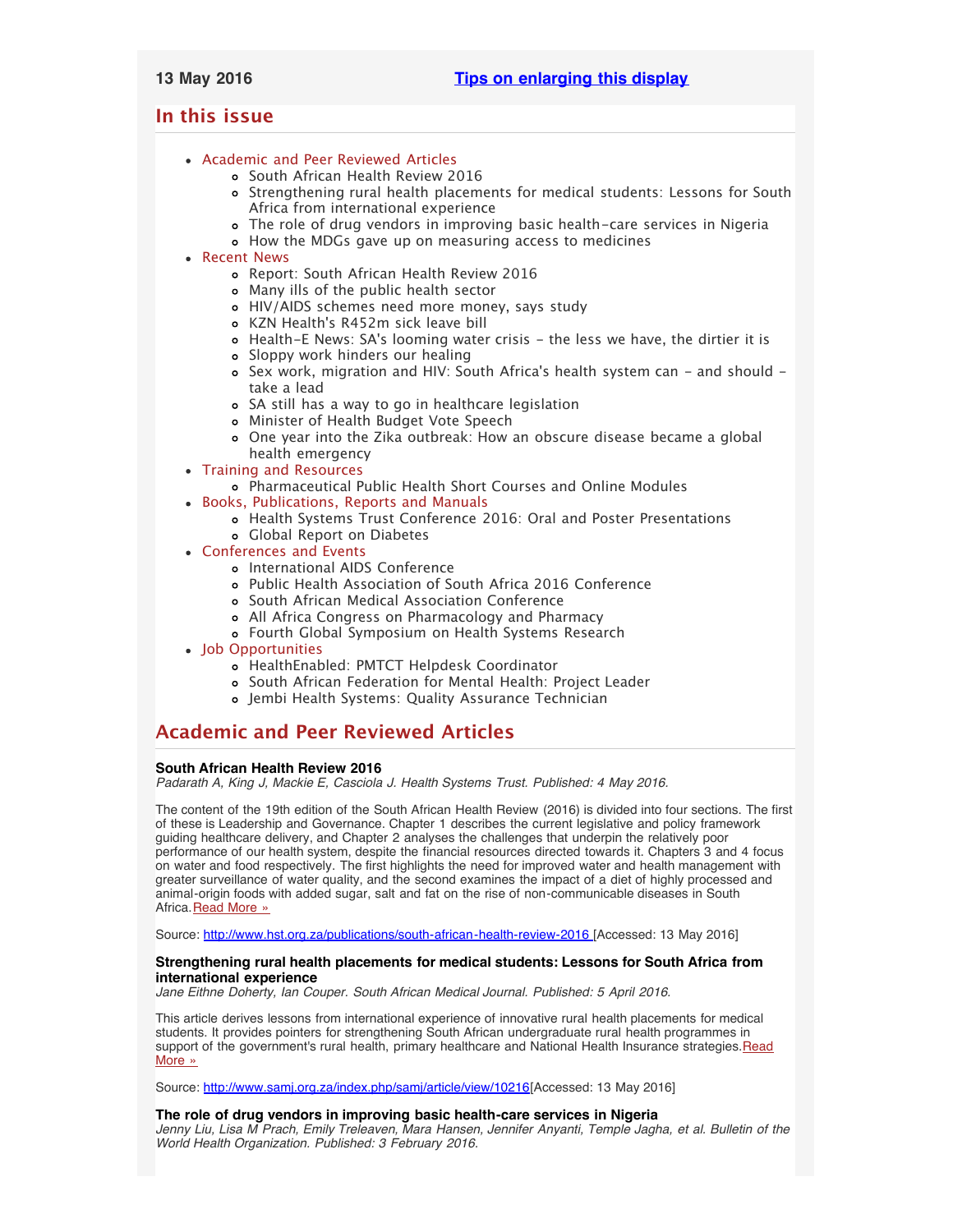Both specialized emergency care and basic health-care services depend on the presence of a well-staffed and well-trained, health-care workforce. Yet, despite the high burden of disease in sub-Saharan Africa, many countries have a shortage of health workers that is projected to persist well into the future.1 new strategies for developing a robust health-care workforce are needed to help achieve universal health coverage and health equity. [Read More »](http://www.ghspjournal.org/content/4/1/165.full.pdf+html)

Source: [http://www.who.int/bulletin/volumes/94/4/15-154666/en/ \[](http://www.who.int/bulletin/volumes/94/4/15-154666/en/)Accessed: 13 May 2016]

### <span id="page-1-0"></span>**How the MDGs gave up on measuring access to medicines.**

*Dzintars Gotham, Kristine H Onarheim, Melissa J Barber. The Lancet. Published: May 2016.*

In March, 2016, the United Nations Statistics Commission agreed upon the metrics used to measure progress towards, or away from, the new Sustainable Development Goals (SDGs). [Read More »](http://www.thelancet.com/journals/langlo/article/PIIS2214-109X(16)00066-8/fulltext)

Source: [http://www.thelancet.com/journals/langlo/article/PIIS2214-109X%2816%2900066-8/fulltext\[](http://www.thelancet.com/journals/langlo/article/PIIS2214-109X%2816%2900066-8/fulltext)Accessed: 13 May 2016]

**[back to top](#page-0-3)**

# <span id="page-1-1"></span>**Recent News**

# **Report: South African Health Review 2016**

*Health-e News. Published: 4 May 4 2016.*

In a forward by authors, the review notes that its 20 chapters largely reflect current trends in the global health and development agenda, including focuses on universal healthcare as well as good governance. The 369 page report is divided into four themes, namely leadership and governance, human resources for health, service delivery and information. [Read More »](http://www.hst.org.za/news/report-south-african-health-review-2016)

Source: [https://www.health-e.org.za/2016/05/04/report-south-african-health-review-2016/ \[](https://www.health-e.org.za/2016/05/04/report-south-african-health-review-2016/)Accessed: 13 May 2016]

**[back to top](#page-0-3)**

# <span id="page-1-2"></span>**Many ills of the public health sector**

*Daily News/IOL. Published: 5 May 2016.*

There is a human resource crisis in care that is driven partly by the government's tolerance of incompetent staff, according to the Health Systems Trust's SA Health Review 2016. You are least likely to see a dentist or a doctor in North West's public sector health facilities, which has the lowest rates of both in the country. [Read](http://www.hst.org.za/news/many-ills-public-health-sector) [More »](http://www.hst.org.za/news/many-ills-public-health-sector)

Source: [http://www.iol.co.za/dailynews/opinion/\[](http://www.iol.co.za/dailynews/opinion/many-ills-of-the-public-health-sector-2017592)Accessed: 13 May 2016]

### **[back to top](#page-0-3)**

# <span id="page-1-3"></span>**HIV/AIDS schemes need more money, says study**

*BDlive. Published: 5 May 2016.*

Increasing the HIV/AIDS budget in the current fiscal climate will be tough, but worth it in the long run, according to research published in the latest edition of the South African Health Review. [Read More »](http://www.hst.org.za/news/hivaids-schemes-need-more-money)

Source: [http://www.bdlive.co.za/national/health/2016/05/05/\[](http://www.bdlive.co.za/national/health/2016/05/05/hivaids-schemes-need-more-money-says-study)Accessed: 13 May 2016]

### **[back to top](#page-0-3)**

### <span id="page-1-4"></span>**KZN Health's R452m sick leave bill**

*IOL. Published: 5 May 2016.*

An alarming number of state health workers in KwaZulu-Natal are reporting in "too sick to work" - with absenteeism costing the province's Health Department R452 million in one year alone. [Read More »](http://www.hst.org.za/news/kzn-health-s-r452m-sick-leave-bill)

Source: <http://www.iol.co.za/news/south-africa/kwazulu-natal/kzn-healths-r452m-sick-leave-bill-2018009> [Accessed: 13 May 2016]

## **[back to top](#page-0-3)**

## <span id="page-1-5"></span>**Health-E News: SA's looming water crisis - the less we have, the dirtier it is** *Daily Maverick. Published: 8 May 2016.*

A swim in a lagoon on the KwaZulu-Natal south coast cost historian RW Johnson his leg in 2009. Flesh-eating bacteria entered a cut on his foot, causing necrotising fasciitis - a terrifying condition in which bacteria poison the connective fascia tissue at a rapid rate. The condition kills at least half of all those it infects[.Read More »](http://www.hst.org.za/news/health-e-news-sa-s-looming-water-crisis-less-we-have-dirtier-it)

Source: [http://www.dailymaverick.co.za/article/2016-05-08-health-e-news-sas-looming-water\[](http://www.dailymaverick.co.za/article/2016-05-08-health-e-news-sas-looming-water-crisis-the-less-we-have-the-dirtier-it-is/?utm_source=Daily+Maverick+First+Thing&utm_campaign=437a27627f-First_Thing_04_May5_3_2016&utm_medium=email&utm_term=0_c81900545f-437a27627f-127650657#.VzBUDYR97IV)Accessed: 13 May 2016]

**[back to top](#page-0-3)**

**Sloppy work hinders our healing** *TimesLive. Published: 9 May 2016.*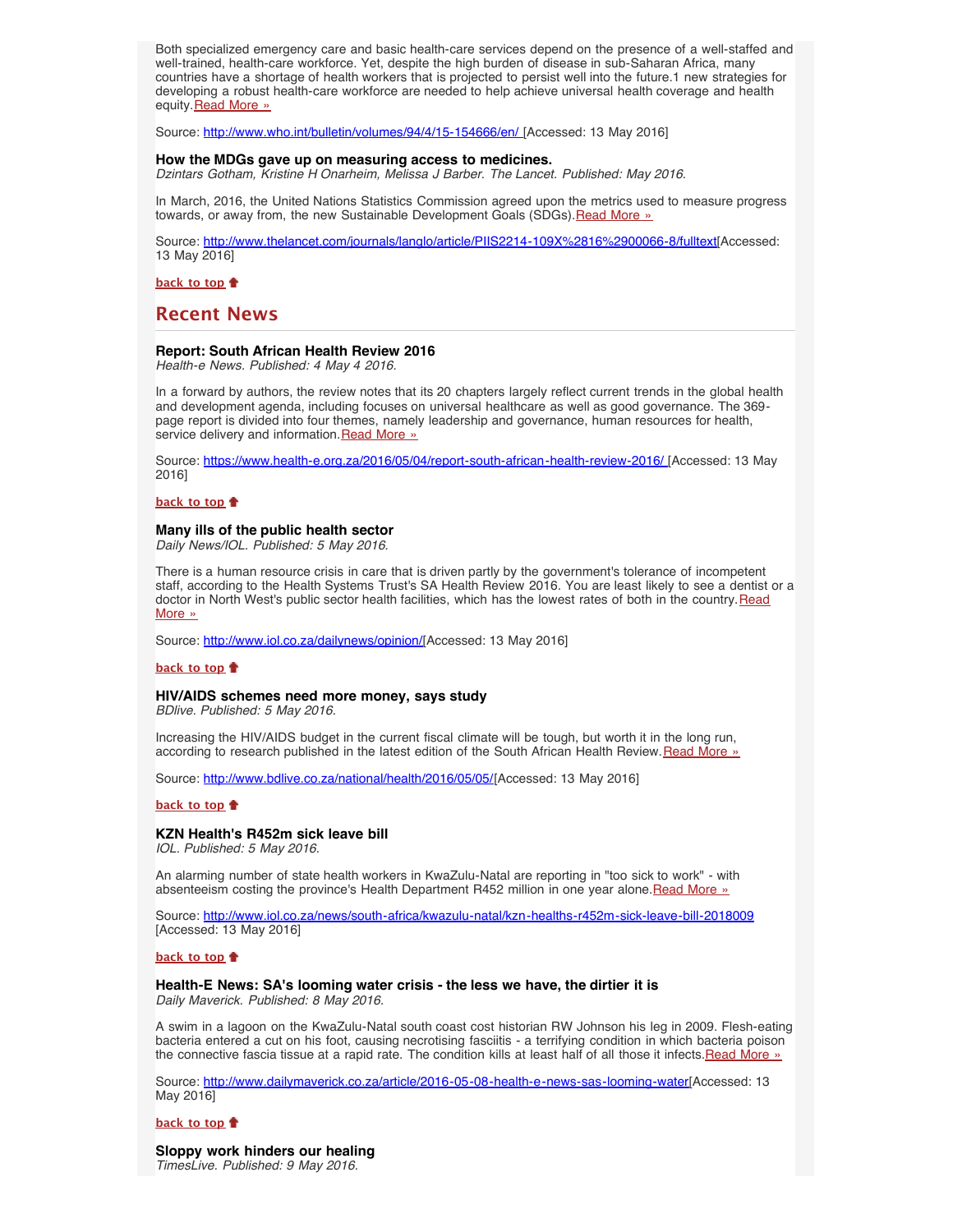Wits public health professor and former Gauteng MEC of health Laetitia Rispel has written about why South Africa's health system underperforms despite the country spending 8% of its gross domestic product on health. [Read More »](http://www.hst.org.za/news/sloppy-work-hinders-our-healing)

Source: [http://www.timeslive.co.za/thetimes/2016/05/09/\[](http://www.timeslive.co.za/thetimes/2016/05/09/Sloppy-work-hinders-our-healing)Accessed: 13 May 2016]

# **[back to top](#page-0-3)**

**Sex work, migration and HIV: South Africa's health system can - and should - take a lead** *Migration and Health Project. Published: 9 May 2016*

Last week saw the launch of the South African Health Review (SAHR) 2016 edition at the Health Systems Trust Conference in Johannesburg. The conference convened around 300 healthcare workers, policy- and decision-makers, civil society groupings and academics in a bid to strengthen South Africa's efforts towards the global public health agenda. [Read More »](http://www.hst.org.za/news/sex-work-migration-and-hiv-south-africa-s-health-system-can-and-should-take-lead)

Source: [https://mahpsa.org/2016/05/09/sex-work-migration\[](https://mahpsa.org/2016/05/09/sex-work-migration-and-hiv-south-africas-health-system-can-and-should-take-a-lead/)Accessed: 13 May 2016]

# **[back to top](#page-0-3)**

# **SA still has a way to go in healthcare legislation**

*Bizcommunity. Published: 9 May 2016.*

Despite the considerable progress made to deliver quality healthcare to all South Africans, the country's medical policies and legislation are still being hamstrung by red tape. In the 19th edition of the South African Health Review (published by Health Systems Trust), Andy Gray and Professor Yousuf Vawda from the University of KwaZulu-Natal unpick what's really happening in terms of South Africa's healthcare laws. [Read](http://www.hst.org.za/news/sa-still-has-way-go-healthcare-legislation) [More »](http://www.hst.org.za/news/sa-still-has-way-go-healthcare-legislation)

Source: [http://www.bizcommunity.com/Article/196/330/144414.html\[](http://www.bizcommunity.com/Article/196/330/144414.html)Accessed: 13 May 2016]

# **[back to top](#page-0-3)**

## **Minister of Health Budget Vote Speech**

*Department of Health. Published: 10 May 2016.*

It is a great honour for me to present the 2016/17 budget of the National Department of Health for consideration and approval of this House. It is during moments like this that we need to remind each other that South Africa has a plan - a plan of where we should be by 2030 - hence Vision 2030 or the National Development Plan (NDP). [Read More »](http://www.hst.org.za/news/budget-vote-speech)

Source: [http://www.hst.org.za/news/budget-vote-speech\[](http://www.hst.org.za/news/budget-vote-speech)Accessed: 13 May 2016]

#### **[back to top](#page-0-3)**

## **One year into the Zika outbreak: How an obscure disease became a global health emergency** *World Health Organization. Published: 5 May 2016.*

In early February 2015, doctors in the impoverished north eastern part of Brazil noticed a surge in the number of people complaining about a mild illness, with and without fever, characterized by rash, fatigue, joint pains, and red eyes. [Read More »](http://www.hst.org.za/news/one-year-zika-outbreak-how-obscure-disease-became-global-health-emergency)

Source: [http://www.who.int/emergencies/zika-virus/articles/one-year-outbreak/en/# \[](http://www.who.int/emergencies/zika-virus/articles/one-year-outbreak/en/#)Accessed: 13 May 2016]

**[back to top](#page-0-3)**

# **Training and Resources**

<span id="page-2-0"></span>**Pharmaceutical Public Health Short Courses and Online Modules** *University of the Western Cape, South Africa URL: [https://www.uwc.ac.za/Faculties/CHS/soph/News/Pages/SOPH-issues-2016-Winter-School-](https://www.uwc.ac.za/Faculties/CHS/soph/News/Pages/SOPH-issues-2016-Winter-School-Brochure.aspx)[Brochure.aspx](https://www.uwc.ac.za/Faculties/CHS/soph/News/Pages/SOPH-issues-2016-Winter-School-Brochure.aspx)*

Further information: Dr Hazel Bradley, hbradley@uwc.ac.za; Tel: +27 21 959 2630/2809; Cell: +27 722979932, or Nondumiso Ncube, nncube@uwc.ac.za; Tel: +27 21 959 9390

**[back to top](#page-0-3)**

# <span id="page-2-1"></span>**Books, Publications, Reports and Manuals**

**Health Systems Trust Conference 2016: Oral and Poster Presentations** *Health Systems Trust. Published: 12 May 2016.*

The PDFs of the oral and poster presentations delivered by speakers at the HST Conference are available for viewing on the HST website. [Read More »](http://www.hst.org.za/publications/hst-conference-presentations)

**[back to top](#page-0-3)**

**Global Report on Diabetes**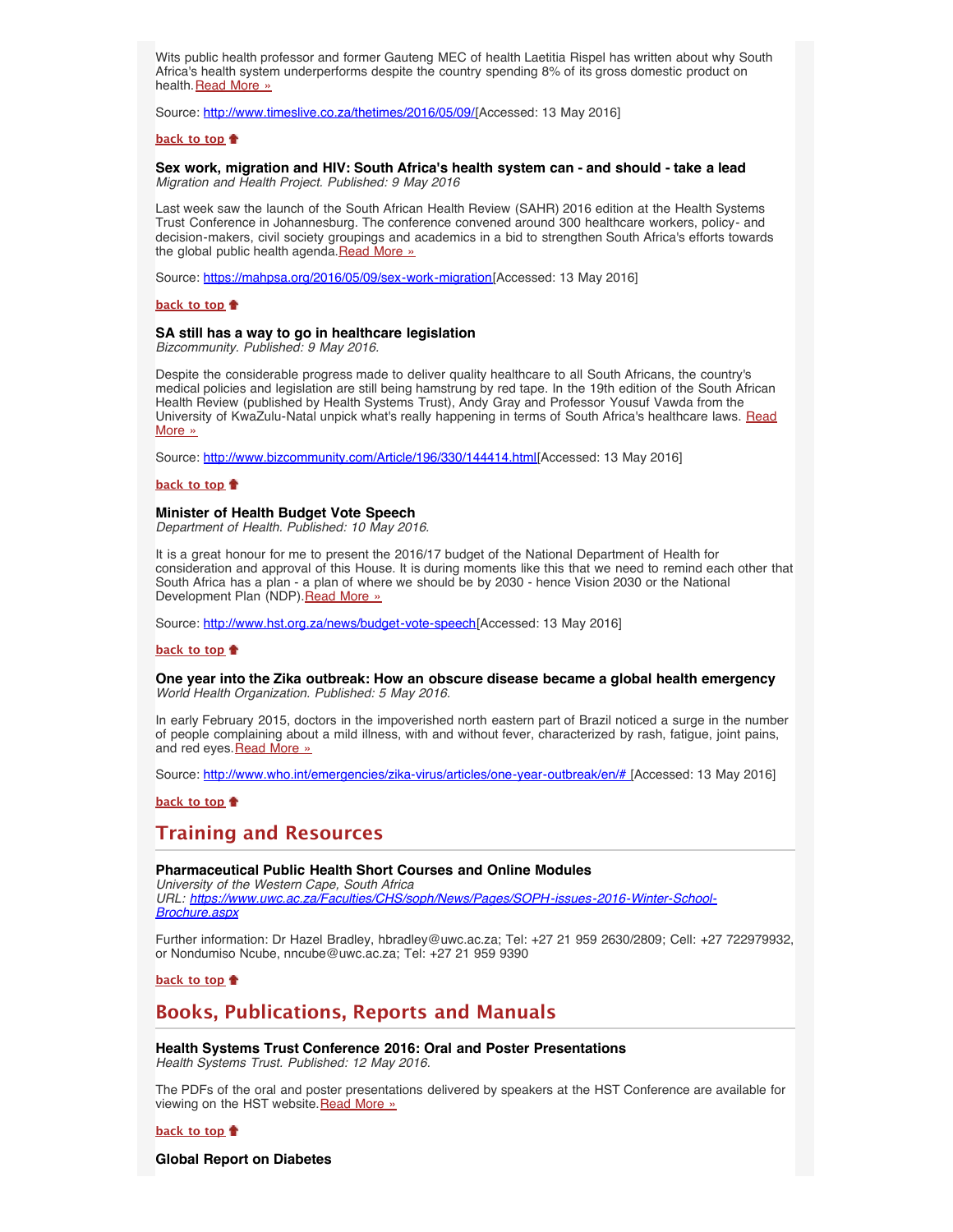<span id="page-3-1"></span>*World Health Organization. Published: 2016.*

Diabetes is on the rise. No longer a disease of predominantly rich nations, the prevalence of diabetes is steadily increasing everywhere, most markedly in the world's middle-income countries. Unfortunately, in many settings the lack of effective policies to create supportive environments for healthy lifestyles and the lack of access to quality health care means that the prevention and treatment of diabetes, particularly for people of modest means, are not being pursued. Read More »

## **[back to top](#page-0-3)**

# <span id="page-3-2"></span>**Conferences and Events**

# **International AIDS Conference**

*When: 18-22 July 2016 Venue: International Convention Centre, Durban, South Africa URL: <http://www.aids2016.org/>*

The International AIDS Conference is the premier gathering for those working in the field of HIV, as well as policy makers, persons living with HIV and other individuals committed to ending the pandemic. It is a chance to assess where we are, evaluate recent scientific developments and lessons learnt, and collectively chart a course forward

# **[back to top](#page-0-3)**

# **Public Health Association of South Africa 2016 Conference**

*When: 19 - 22 September 2016 Venue: East London Convention Centre email: [deon.salomo@mrc.ac.za](file:///Users/DTP/Desktop/deon.salomo@mrc.ac.za)*

The International AIDS Conference is the premier gathering for those working in the field of HIV, as well as policy makers, persons living with HIV and other individuals committed to ending the pandemic. It is a chance to assess where we are, evaluate recent scientific developments and lessons learnt, and collectively chart a course forward

### **[back to top](#page-0-3)**

### **South African Medical Association Conference**

*When: 21 - 23 October 2016 Venue: Sandton Convention Centre url: www.samedical.org/events*

### **[back to top](#page-0-3)**

# **All Africa Congress on Pharmacology and Pharmacy**

*When: 5 - 8 October 2016 Venue: Misty Hills Hotel and Conference Centre, Muldersdrift, Gauteng, South Africa email: [www.allafrica2016.co.za/abstracts](file:///Users/DTP/Desktop/www.allafrica2016.co.za/abstracts)*

Under the theme of 'Evidence in Action', the All Africa Congress of Pharmacology and Pharmacy will be held at Misty Hills Hotel and Conference Centre in Muldersdrift, Gauteng, South Africa, from 5-8 October 2016. The abstract template and example can be downloaded from the conference website. Congress general enquiries: carla@carlamani.co.za

# **[back to top](#page-0-3)**

# <span id="page-3-3"></span>**Fourth Global Symposium on Health Systems Research**

*When: 14-18 November 2016 Venue: Vancouver, Canada URL: <http://www.csih.org/en/events/fourth-global-symposium-on-health-systems-research/>*

The Global Symposium on Health Systems Research is hosted every two years by HSG to bring together its members with the full range of players involved in health systems and policy research. There is currently no other international gathering that serves the needs of this community. Previous events have been held in Cape Town (2014), Beijing (2012) and Montreux (2010).

**[back to top](#page-0-3)**

# <span id="page-3-0"></span>**Job Opportunities**

# **HealthEnabled: PMTCT Helpdesk Coordinator**

*Closing date: 17 May 2016 Please view our website for more details <http://www.hst.org.za/jobs/pmtct-helpdesk-coordinator>*

<span id="page-3-4"></span>**South African Federation for Mental Health: Project Leader** *Closing date: 20 May 2016 Please view our website for more details <http://www.hst.org.za/jobs/project-leader>*